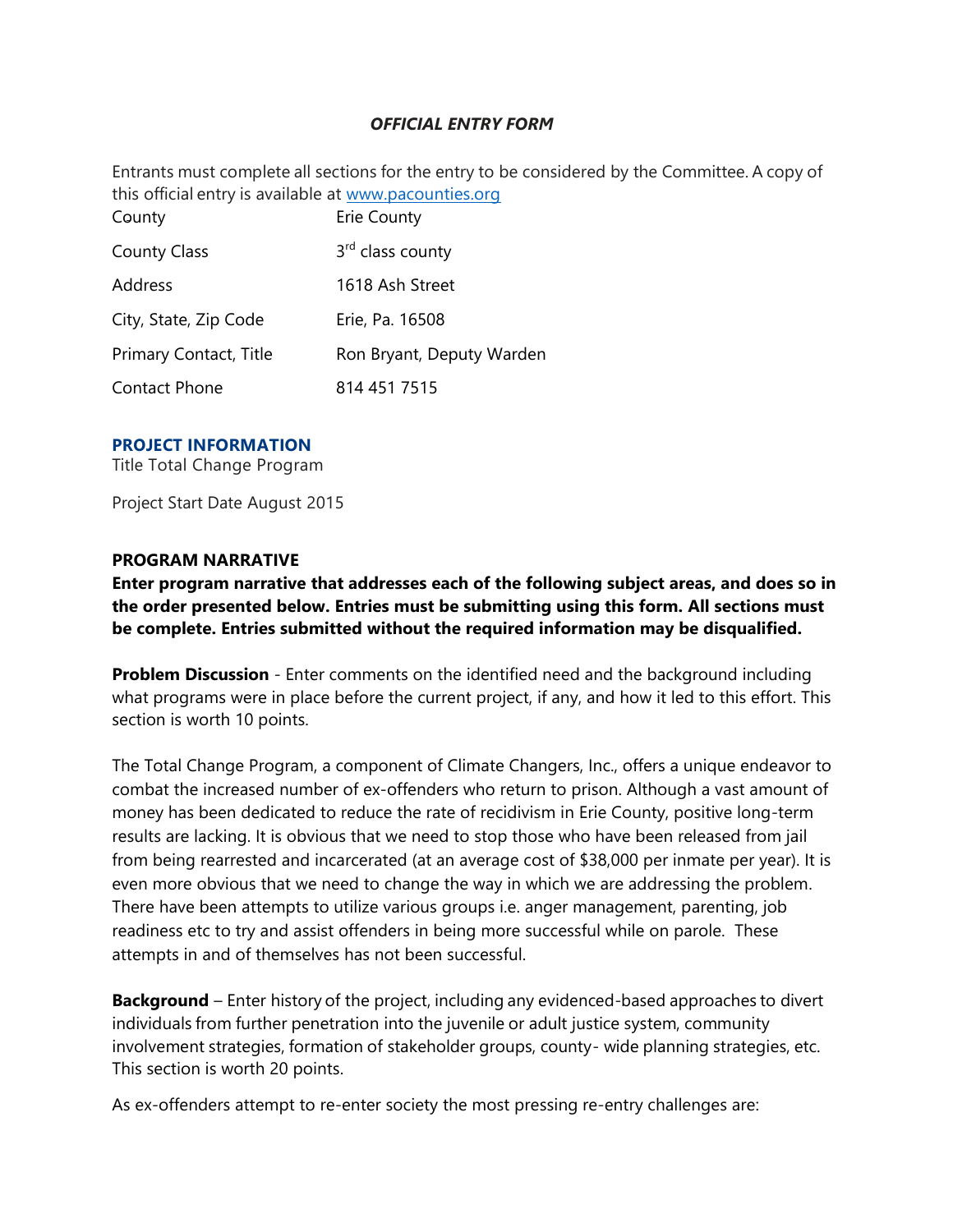A place to live/housing; securing employment; and adjusting to social living beyond Incarceration. A deficiency in any one of these three is a serious risk factor to relapse.

Recidivism is at an all-time high in the United States. Many prisoners are released from prison without the tools they require to become productive citizens choosing to fall back into a life of crime. According to a 2013 Pennsylvania DOC Recidivism Report:

• One in 200 Adult Pennsylvanians are currently incarcerated in a Pennsylvania State Correction Institution.

• Ninety Percent of the inmates currently in a Pennsylvania State Prison will eventually be released.

• Approximately 6 in 10 released inmates *Recidivate* within three years of their release from prison.

• Released inmates are more likely to be re-incarcerated (mostly for technical parole violations) during the 18 months after release from prison.

While there are several approaches available to reduce recidivism, methods are scattered and usually only address a minimal amount of issues facing ex-offenders. For example; there are programs for anti-social attitudes, values, beliefs, peer associations, personality, education/employment, family, substance abuse, and leisure/recreation – however, rarely is there a program which addresses all these areas and more to bring about a *Total Change*. Cognitive-behavioral therapy strategies, life-style changes and a safe-haven to practice these new learned behaviors are just some of the reasons The Total Change Program is receiving so much positive response.

2015 in Erie, PA a group of business owners and investors approached Pastor Curtis Jones. Sr. (retired Chaplin for the Albion State Prison) with a request for help. New businesses were looking to build in Erie to provide hotels and other attractions for tourists and help build jobs in the market. There was however, a huge downside to investing in Erie… homelessness, vagrancy and high crime rates. It was determined, through interviews with the groups of people on the street, the local police and the department of justice – that the largest population of loiterers consisted of ex-offenders. Groups of these individuals could be seen around the city of Erie causing concern for new business.

**Soundness of approach** – Enter a description of the ways the project conforms to either program themes or goals as established in the criteria. This section is worth 20 points

The program has utilized a different approach to dealing with offenders. The developers of the program have been on both sides of the fence, having worked in correctional facilities as well as having been a resident of correctional facilities, and approach things in a way that speaks to the offender in a way they can understand. There is a lot of credibility given to those who have walked a mile in my shoes. When the offenders feel as if they can relate to individuals, the message is better received and they are offered assistance in the community as well as held accountable for their behavior and actions outside the facility.

**Program Elements** – Enter a description of the elements of the project, utility, adaptability, strategies used, community and stakeholder involvement, evidence-based approached. This section is worth 20 points.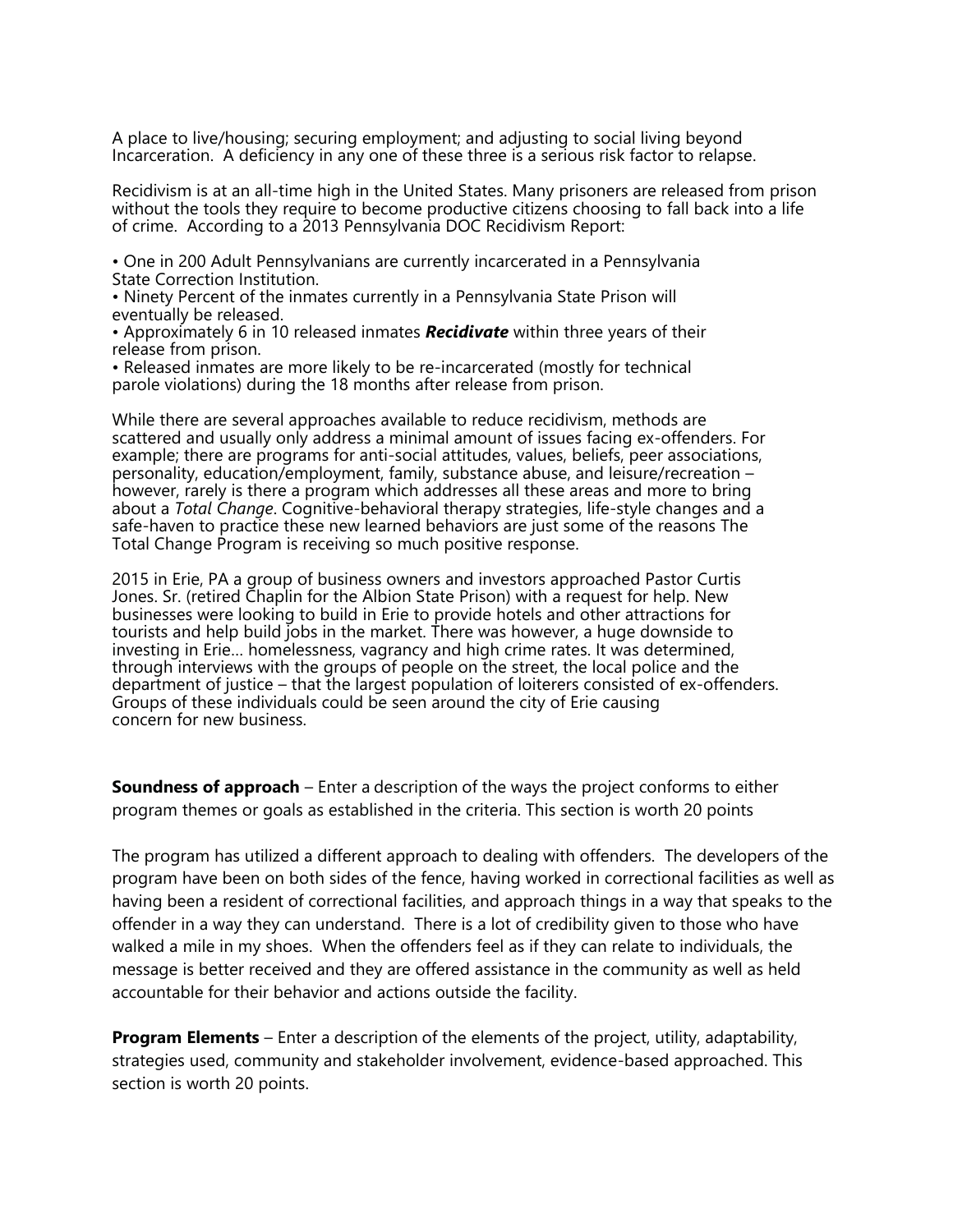Phase 1 – Pre-Release Program at the institution of incarceration; equipping each participant with the necessary tools enabling them to successfully adjust and function as productive, law abiding citizens within society. Based on the Integrated Case Management Approach, T4C-Thinking for a Change and the NIC Transition from Prison to the Community Model Education includes: how society and their family will view them because of their various past indiscretions; the reality of gainful employment and what opportunities may or may not exist to them; equipping them to be able to effectively deal with rejections they will face; discovering what basic identification is required - Driver's Licenses, Birth Certificates, SS Cards, etc.; and basic interpersonal skills – responsibility, decision making, denial, communication and more. *(program details provided by request only – Mutual Non-Disclosure Agreement required to access this copyrighted material – email* [totalchangeprogram@gmail.com](mailto:totalchangeprogram@gmail.com)*).*

Phase 2 – A 6 to 12 month Intense Residential / Non-Residential community based component further equips participants with the necessary essentials to prepare them as they transcend back into society. Within this phase women are reconnected with their children, which is imperative in the process of bringing families back together. This community based phase includes a place to live, basic necessities, access to agencies (Social Security, Driver's License, Health Care, Parole Office, Assistance, etc.), education, job training, computer, resume building, health care, support, personal responsibilities – a safe haven to transition and prepare to re-enter society.

Phase 3 – Aftercare, The Total Change Program and its tools remain accessible to all participants as needed to assist them along their journey to living as law abiding, productive citizens. In order for the program to be successful continual support will be provided whenever a participant wants help.

The pre-release classes have proven to be successful with continued weekly meetings on the outside; and where ex-offenders from the program are encouraged to volunteer and help serve in the community. These meetings are not just for ex-offenders – they are community meetings where members of the community come together to work with each other to improve the neighborhood. The expected outcome is greater when the transitional housing component is added.

Expectations and Measurable Goals – Enter a description of the costs of the project, how it was funded, projected impact, number of inmates diverted or assisted, utilization of risk assessment, impact on recidivism. This section is worth 20 points.

#### *An* **outcome** *is a change in behavior after release from prison.*

Programs considered most effective have been found to reduce recidivism by about 10 to 15 percent; and on rare occasion, up to 20 percent. The Total Change Program is experiencing a higher success rate due to post release pieces; including consistent weekly meetings, transitional housing, support and continuing education components. We believe we can reduce recidivism of our participants by at least 50 percent. The first housing facility will accommodate 14 men at a time. The expected time they will stay is from 6 months to a year. As one participant leaves another will fill the spot.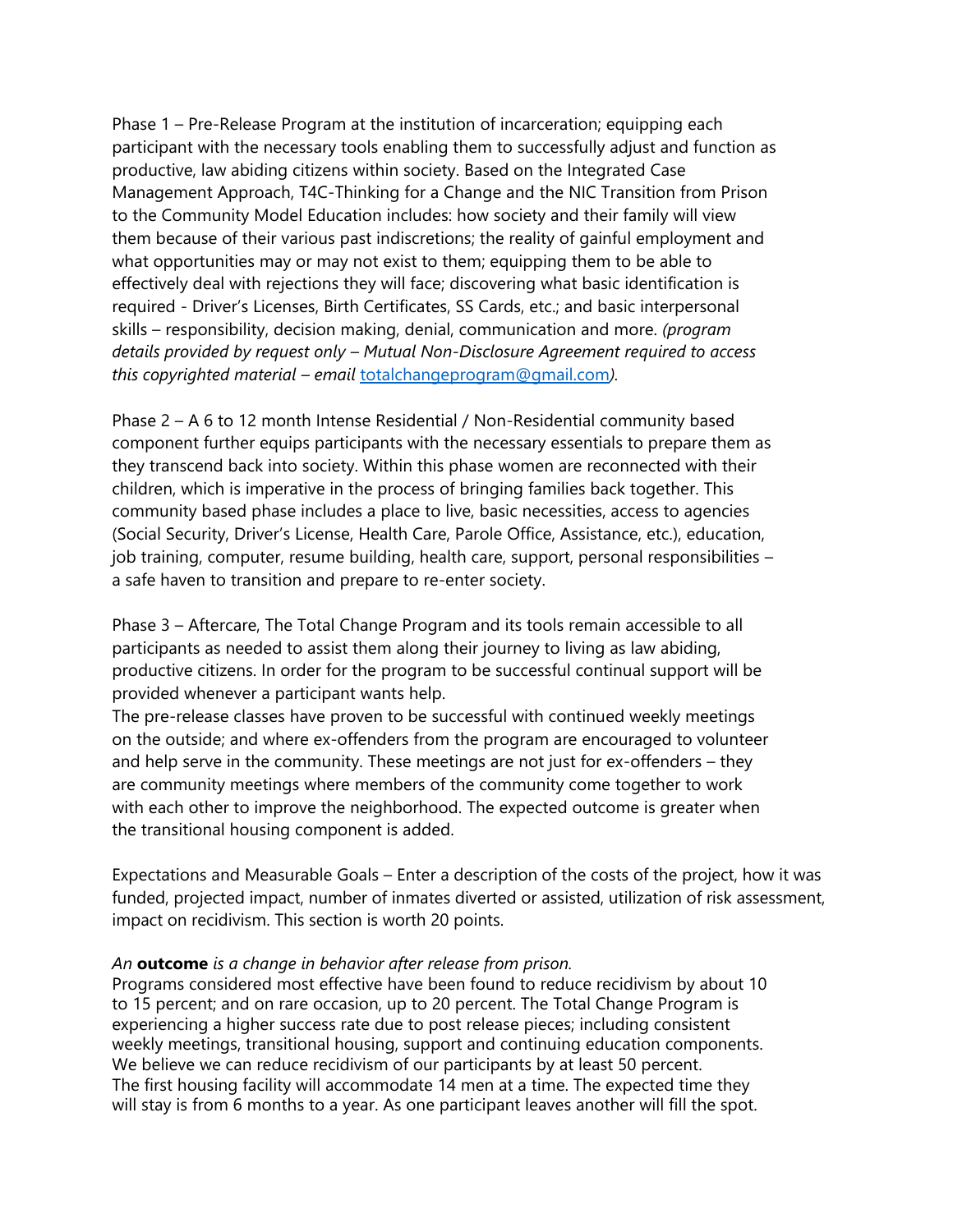This facility will take care of an average of 30 men per year. As the program grows and success is established, other locations will be added to house more men, women and juveniles. There is an initiative in place to take over closed school properties for this purpose. Forward thinking will allow expansion of this program quickly as results further prove the model.

**Evaluation/Sustainability** – Enter details describing the process for evaluating success including assessment methodologies, data reports, continuation, and determination of success. This section is worth 10 points.

Group sessions that occur within the facility are evaluated by the attendees on a regular basis to illicit from those individuals what works or is most helpful to them. Groups facilitated within the facility have been expanded to include our female population as well as the juvenile population housed in our facility. As proof of the success of this initiative, the courts are now releasing individuals into our custody as a court mandated program.